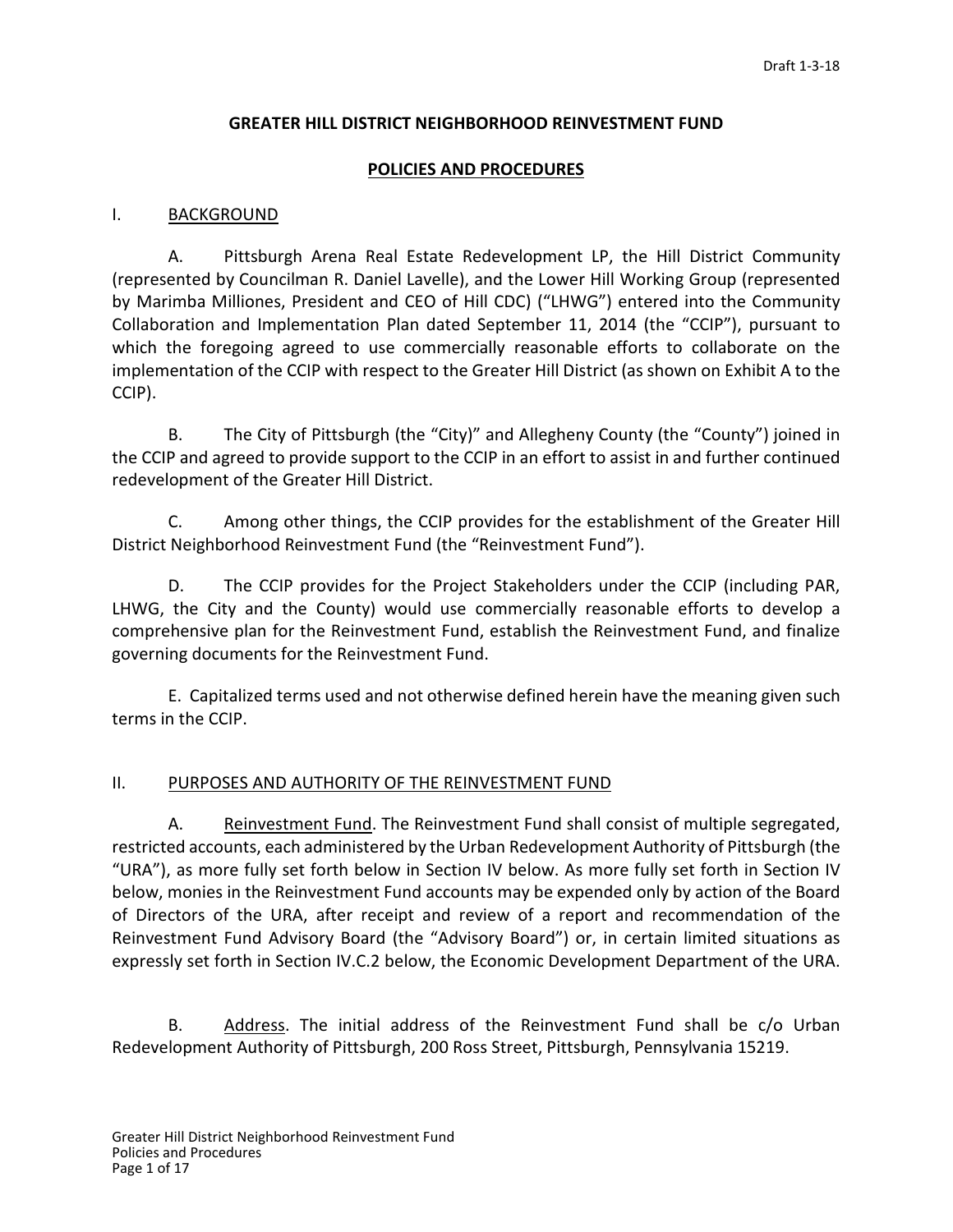C. Purpose and Activities. The sole activity and purpose of the Reinvestment Fund shall be to attract funding and generate revenue for implementing the goals, objectives, strategies and process in the CCIP, and for investing in or providing financing for development projects and funding other community needs on the Development Site and elsewhere in the Greater Hill District and to engage in such other activities that may be necessary in connection with the foregoing. The Reinvestment Fund shall have no other activity or purpose except as provided in this Section II.C, and shall not expend any funds or undertake any investment in any property outside the Greater Hill District.

D. Term. The Reinvestment Fund is to have no specific date of dissolution.

## III. ADVISORY BOARD

A. Advisory Board Members and Term. The Advisory Board shall consist of an odd number of members (not to exceed 13 members total), appointed pursuant to the terms of these Policies and Procedures.

1. Ten of the initial members of the Advisory Board shall be the representatives of the Member Organizations of the Greater Hill District Development and Growth Fund as listed on Exhibit A hereto. All such initial members of the Advisory Board shall serve a term of one, two, or three years. The terms of such initial members shall be staggered whereby, for the initial Advisory Board four members shall serve for a three-year term, three members shall serve for a two-year term, and two members shall serve for a one-year term; thereafter all members shall serve three-year terms. All new appointees to the Advisory Board that replace members covered by this Paragraph III.A.1. must be representative of the Hill District Institutions as constituted by the Growth Fund.

2. One member of the Advisory Board shall be appointed by the Mayor of the City of Pittsburgh, to serve a three year term. Upon the expiration of such member's term, or upon the removal of such member pursuant to Section III.F below, the Mayor of the City of Pittsburgh shall name such member's replacement.

3. The Board of Directors of the School District of Pittsburgh may appoint one Member of the Advisory Board, to serve a three year term. Upon the expiration of such member's term, or upon the removal of such member pursuant to Section III.F below, the Board of Directors of the School District of Pittsburgh shall name such member's replacement.

4. The Allegheny County Council may appoint the Councilor representing the Hill District (i.e. County Council District 10) as one Member of the Advisory Board, to serve a three year term. Upon the expiration of such member's term, or upon the removal of such member pursuant to Section III.F below, the Allegheny County Council shall name such member's replacement.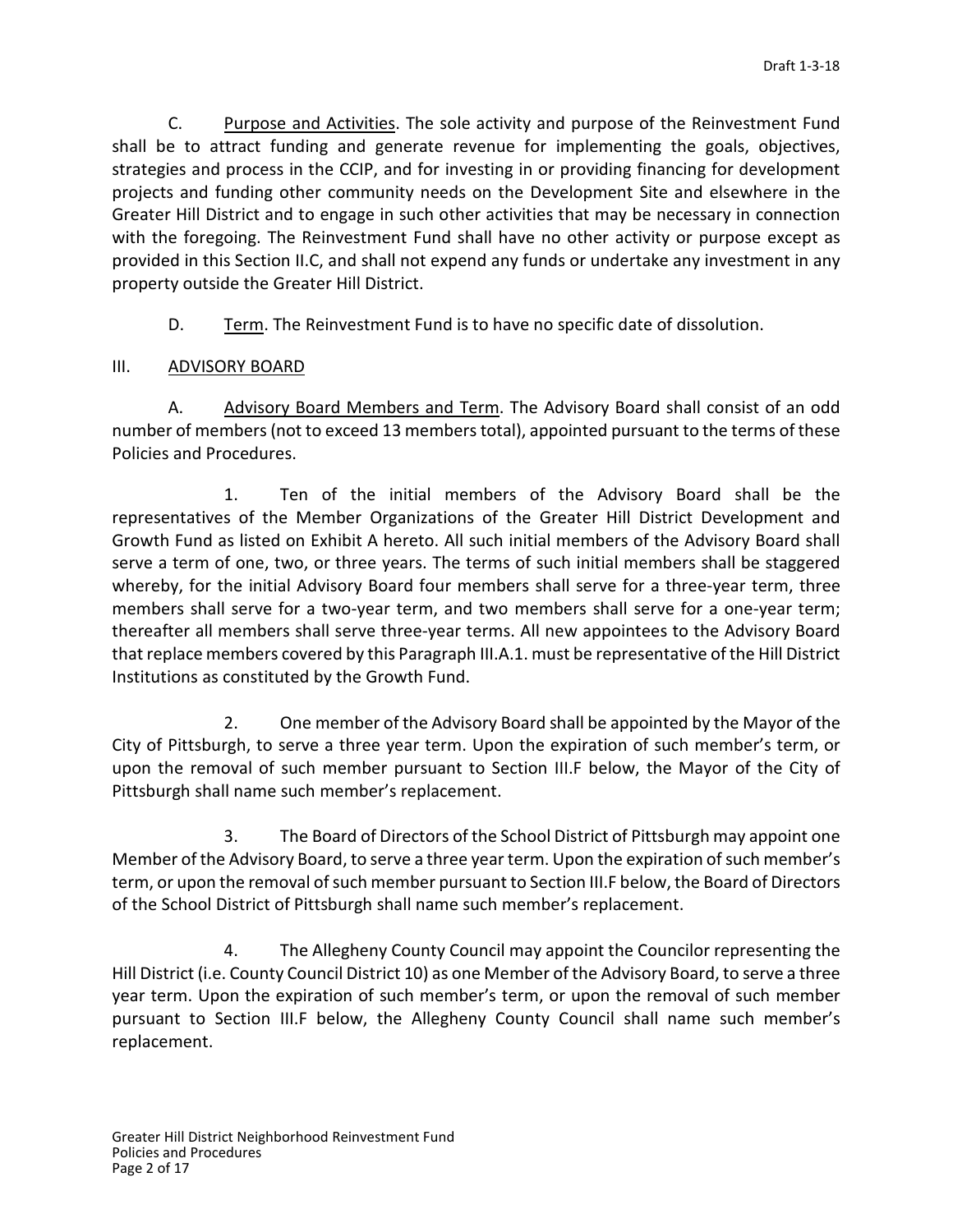B. Powers. The Advisory Board shall receive and review all Applications (as defined in Section IV below) and issue Recommendation Reports (as defined below) to the Board of Directors of the URA regarding Applications that have been recommended by action of the Advisory Board pursuant to these policies and procedures. The Advisory Board may also take steps to identify, analyze, and facilitate potential Revenue Streams (as defined in the CCIP).

 Members of the Advisory Board act only in an advisory capacity with regards to Applications, the Board of Directors of the URA shall have the sole authority and discretion to approve Applications. provided, however, that except as set forth in Section IV.C.2 hereof, the Board of Directors of the URA cannot take action without receiving a Recommendation Report (as defined in Section IV.C.1 hereof).

 C. Meetings. The Advisory Board shall hold regular meetings at least quarterly, or more frequently when it deems expedient and appropriate, at a date, time, and place determined by the Members of the Advisory Board and designated in a written or printed Notice of Meeting that shall be given to the members at least one business day prior thereto.

 D. Actions. The presence of at least half of the Advisory Board members then in office shall constitute a quorum and the affirmative vote of a majority of the members of the Advisory Board present at a duly called meeting where a quorum is present shall be necessary for any action to be taken by the Advisory Board. Each member of the Advisory Board shall be entitled to one vote. No proxy voting shall be permitted. Any action required or permitted to be taken at a meeting may be taken without a meeting if 2/3rds of the members then serving consent in writing to such action and such written consents are filed with the records of the minutes of the meetings. Such consents shall be treated for all purposes as a vote at a meeting. Members of the Advisory Board may participate in a meeting of the Advisory Board by means of a conference telephone or similar communications equipment by means of which all persons participating in the meeting can hear each other at the same time, and participation by such means shall constitute presence in person at a meeting.

 E. Conflict of Interest. As more fully explained in the Policy Regarding Conflicts of Interest attached hereto as Exhibit "B", no member of the Advisory Board may obtain a financial interest or benefit from any monies awarded or distributed by the Reinvestment Fund, or have an interest in any contract, subcontract, or agreement with respect thereto, or the proceeds thereunder, either for themselves, or those with whom they have family, organizational, or business ties, during their tenure or for one year thereafter. Each member of the Advisory Board shall, at the beginning of his/her term, execute an acknowledgement of the Reinvestment Fund's Policy Regarding Conflicts of Interest, in the form attached hereto as part of Exhibit "B'.

 F. Removal of a member of the Advisory Board. Any member of the Advisory Board may be removed by a vote of a super majority of the Advisory Board should, in their judgment, the best interest of the Reinvestment Fund, be served thereby. Failure to attend at least one-half of the Advisory Board's meetings during a calendar year may be considered as a reason for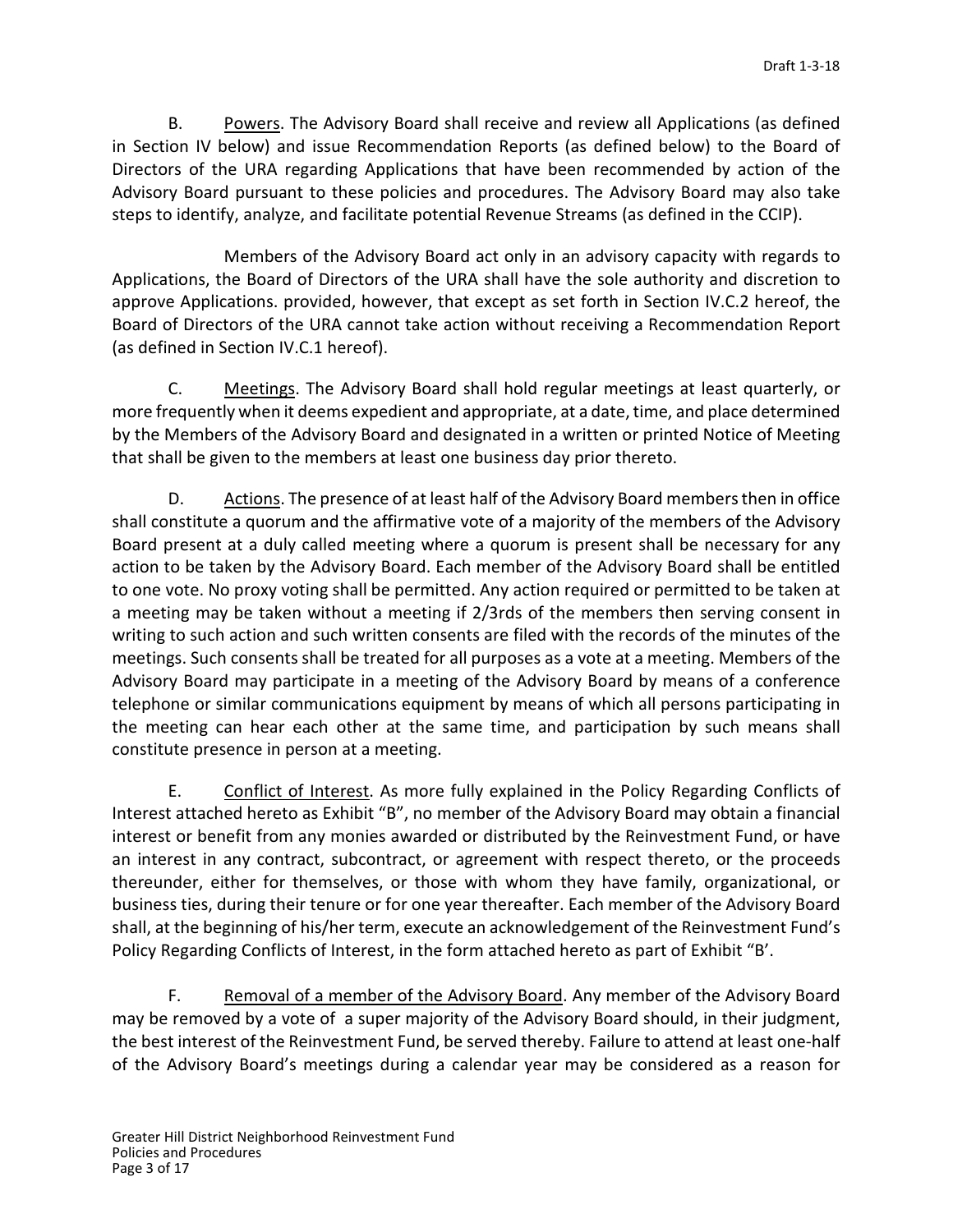removal. In addition, should the Advisory Board, by a vote of a super majority of the Advisory Board, determine that a member of the Advisory Board has violated the Reinvestment Fund's Policy Regarding Conflicts of Interest, such member's term on the Advisory Board shall immediately terminate.

 G. Vacancies. Except as set forth in Section III.A.2, 3 and 4 above, a vacancy occurring on the Advisory Board shall be filled by a new member, representing the appropriate Hill institution who shall be elected by the remaining members of the Advisory Board and who shall serve for the unexpired term of the Advisory Board member who has left the vacancy.

 H. Compensation. Members of the Advisory Board shall not be entitled to compensation for services rendered as such.

 I. Committees. The Advisory Board may, in addition to any powers granted herein, establish committees of the Advisory Board and confer upon them such powers as it deems necessary for the conduct of Reinvestment Fund business.

### IV. Accounts and Applications.

 A. Applications. An individual or entity seeking any sort of grant, loan, financial commitment, or the establishment of any other type of pecuniary relationship with the Reinvestment Fund (an "Applicant") must submit an Application, substantially in the form attached hereto as Exhibit "C" (the "Application"), that shall include, in addition to any other items requested by the Advisory Board, a description of Applicant's proposed project (the "Project"), a statement of how the Project furthers the purposes of the Reinvestment Fund as set forth in Section II herein, and a description of the timing and method of any disbursements.

 B. Accounts. The URA shall set up at least two (2) segregated accounts to hold all monies of the Reinvestment Fund (the "Accounts"). The total number of Accounts, and the management of such accounts, shall be at URA discretion, and the URA shall have complete discretion to determine the appropriate Account, and type of Account, for all funds. Accounts will be either of two types:

 1. General Accounts. General accounts shall hold funds which may be used for any of the purposes set forth on the Eligible Uses for Reinvestment Funds attached hereto as Exhibit "D".

 2. Restricted Accounts. Restricted Accounts shall holds funds which may be used for limited purposes, as set forth by the grantor, enabling legislative body of any public financing vehicle, local law, state law, or federal law.

## C. Review and Recommendation of Applications.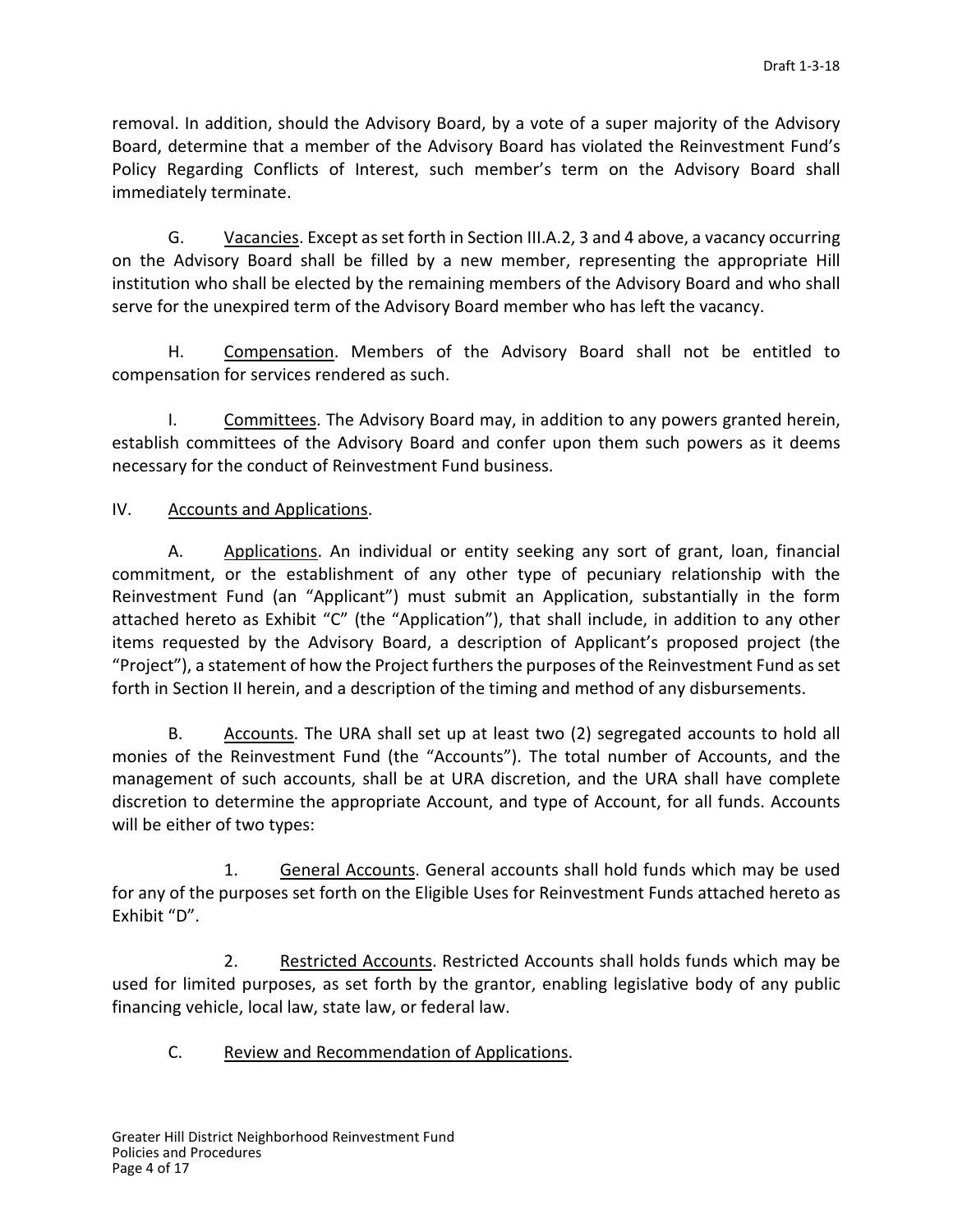1. Provided that no Conflict of Interest exists, the Advisory Board shall review each Application and, by action of the Advisory Board, either recommend an Application to the Board of Directors of the URA, deny an application, or request that an Applicant re-submit an Application with revisions and/or additions. The Advisory Board shall recommend an Application to the Board of Directors of the URA only upon issuing a report that includes: a finding that the Project furthers the purposes of the Reinvestment Fund, as set forth in Section II hereof, a finding that no Conflict of Interest exists with regards to the Project and the Applicant, an identification of the Account and the source of funds recommended for the Project, a finding that the Project is a permitted use for such funds, a description of the method of disbursement (for example: upfront or reimbursement) and planned timing of disbursement for any funds awarded, and a finding containing the tracking, monitoring, and reporting plans and requirements that will be required of the Applicant and the Advisory Board (a "Recommendation Report")

 2. Should the Advisory Board deny an application, or fail to issue a final determination on an Application, within sixty (60) days of the submission date of such Application, the Applicant may submit such Application to the Economic Development Department of the URA which may, at its discretion, review the Application and, in its sole discretion, determine whether to issue a Recommendation Report to the Board of Directors of the URA. Any Recommendation Report issued by the Economic Development Department of the URA shall include the information set forth in Section IV.C.1 above.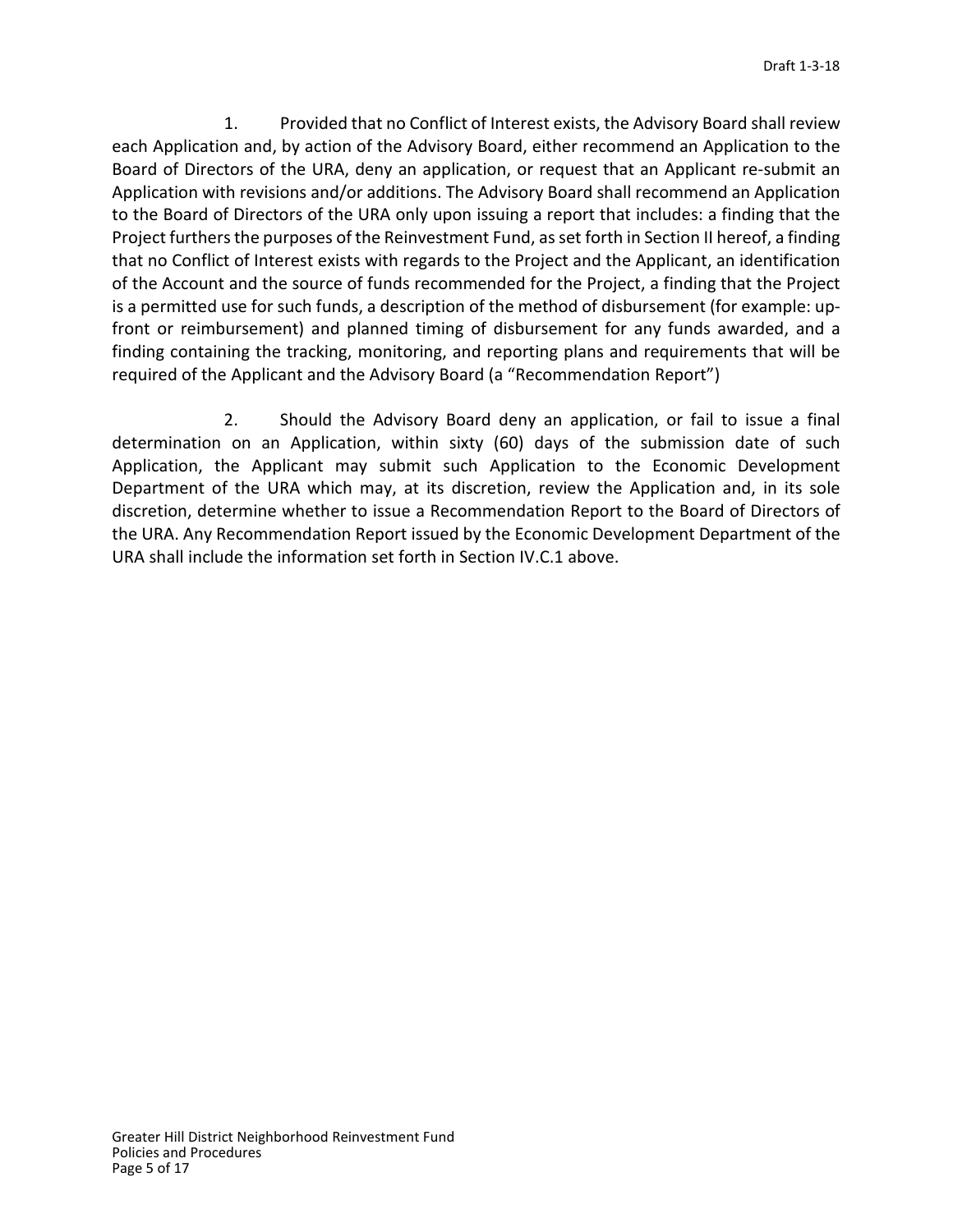### EXHIBIT A

# INITIAL MEMBERS OF THE ADVISORY BOARD

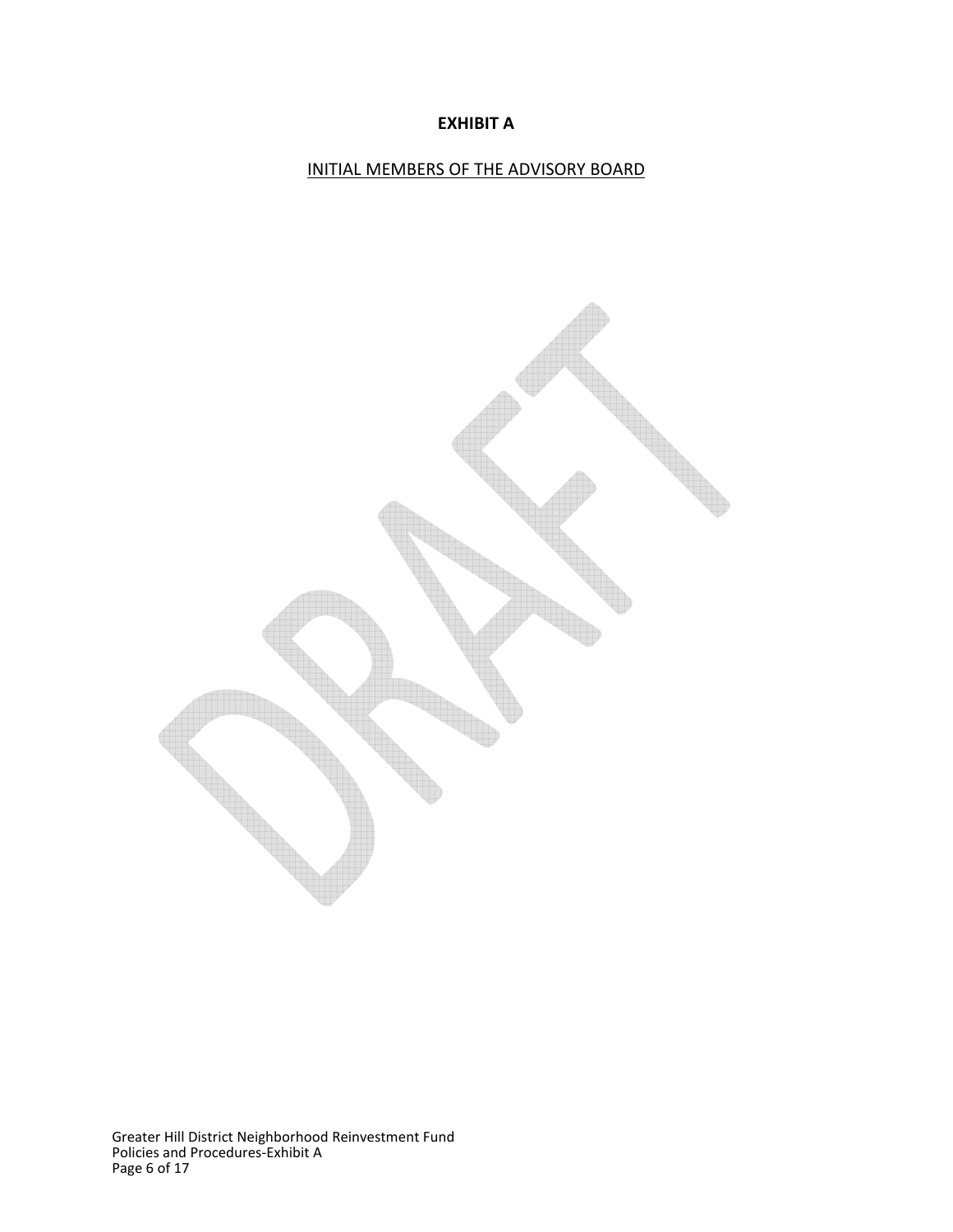### EXHIBIT B

### POLICY REGARDING CONFLICTS OF INTEREST

 This conflict of interest policy (the "Policy") is designed to help members of the Advisory Board of the Greater Hill District Neighborhood Reinvestment Fund (the "Reinvestment Fund") identify situations that present potential conflicts of interest and to provide the Reinvestment Fund with a procedure which, if observed, will allow the Reinvestment Fund to avoid any conflict, or the appearance of conflict, between the personal interests of members of the Advisory Board and the interests of the Reinvestment Fund in dealing with any organization or individual having, or seeking to have, any relationship with the Reinvestment Fund.

 All capitalized terms, other than Reinvestment Fund and Policy are defined in Section 2 of this Policy.

1. Conflict of Interest Defined. For purposes of this Policy, the following circumstances shall be deemed to create Conflicts of Interest:

 A. Direct Interests. A Contract or Transaction between the Reinvestment Fund and a Responsible Person or Family Member.

B. Indirect Interests. Any Contract or Transaction between the Reinvestment Fund and an entity in which a Responsible Person or Family Member has a Financial Interest or of which such person is a compensated or uncompensated director, officer, agent, partner, associate, trustee, personal representative, receiver, employee, guardian, custodian, conservator or other legal representative.

 C. Gifts, Gratuities and Entertainment. A Responsible Person accepting gifts, entertainment or other favors from any individual or entity that:

(i) does or is seeking to do business with the Reinvestment Fund; or

 (ii) has received or is receiving or is seeking to receive a grant or loan or to secure other financial commitments from the Reinvestment Fund;

under circumstances where it might be inferred that such action was intended to influence or possibly would influence the Responsible Person in the performance of his or her duties. This does not preclude the acceptance of items of nominal or insignificant value or entertainment of nominal or insignificant value which are not related to any particular transaction or activity of the Reinvestment Fund.

- 2. Definitions.
	- A. A "Conflict of Interest" is any circumstance described in Part 1 of this Policy.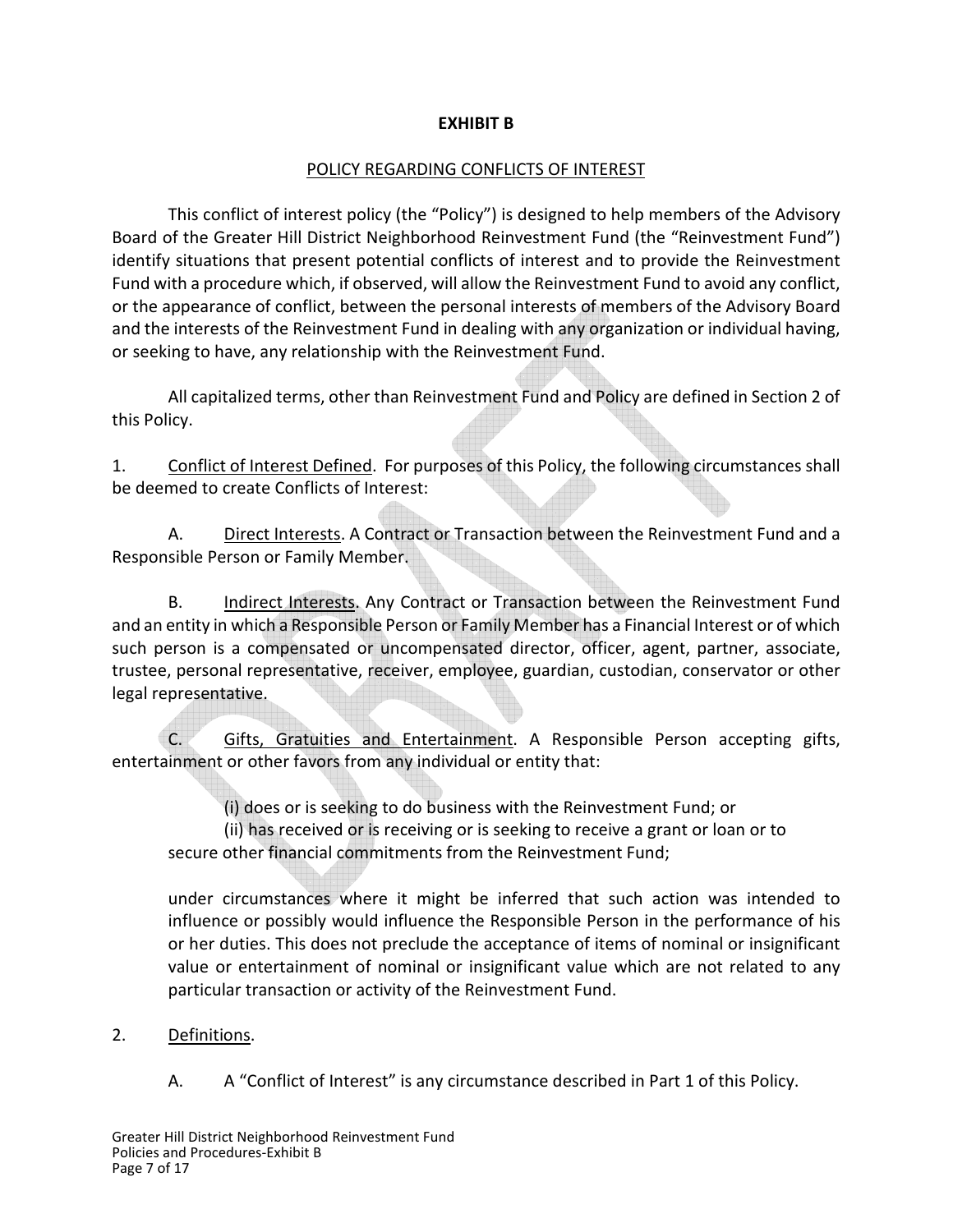B. A "Responsible Person" is any person serving as a member of the Advisory Board or as an officer, employee, or representative of the Reinvestment Fund.

 C. A "Family Member" is a spouse, parent, child, brother, sister, or spouse of a child, brother, or sister of a Responsible Person.

D. A "Financial Interest" in an entity is a financial interest of any kind.

 E. A "Contract or Transaction" is any agreement or relationship involving the sale or purchase of goods, services or rights of any kind, the providing or receipt of a grant or loan, the securing of any financial commitment, or the establishment of any other type of pecuniary relationship with the Reinvestment Fund.

 F. "Advisory Board" is the Reinvestment Fund's Advisory Board as described in the Policies and Procedures.

 G. "Policies and Procedures" are the Policies and Procedures of the Reinvestment Fund.

 H. "CCIP" shall mean the Community Collaboration and Implementation Plan dated September 11, 2014 between Pittsburgh Arena Real Estate Redevelopment LP, the Hill District Community (represented by Councilman R. Daniel Lavelle) and the Lower Hill Working Group (represented by Marimba Milliones, President and CEO of Hill CDC).

3. Policy. A Contract or Transaction involving a Conflict of Interest shall not be approved by the Advisory Board or recommended to the Board of Directors of the URA by action of the Advisory Board.

4. Procedures.

 A. Prior to Advisory Board review of an Application, as defined in the Policies and Procedures Contract or Transaction involving a Conflict of Interest, a member of the Advisory Board who knows he or she has a Conflict of Interest shall disclose all facts material to the Conflict of Interest to the Advisory Board, either at a meeting of the Advisory Board, or in a writing transmitted to the Advisory Board.

 B. A member of the Advisory Board who does not plan to attend a meeting at which he or she has reason to believe that the Advisory Board will act on a matter in which the person knows he or she has a Conflict of Interest shall disclose to the Advisory Board all facts material to the Conflict of Interest. The Advisory Board shall report the disclosure at the meeting, the disclosure shall be reflected in the minutes of the meeting, and the Advisory Board shall not approve such matter.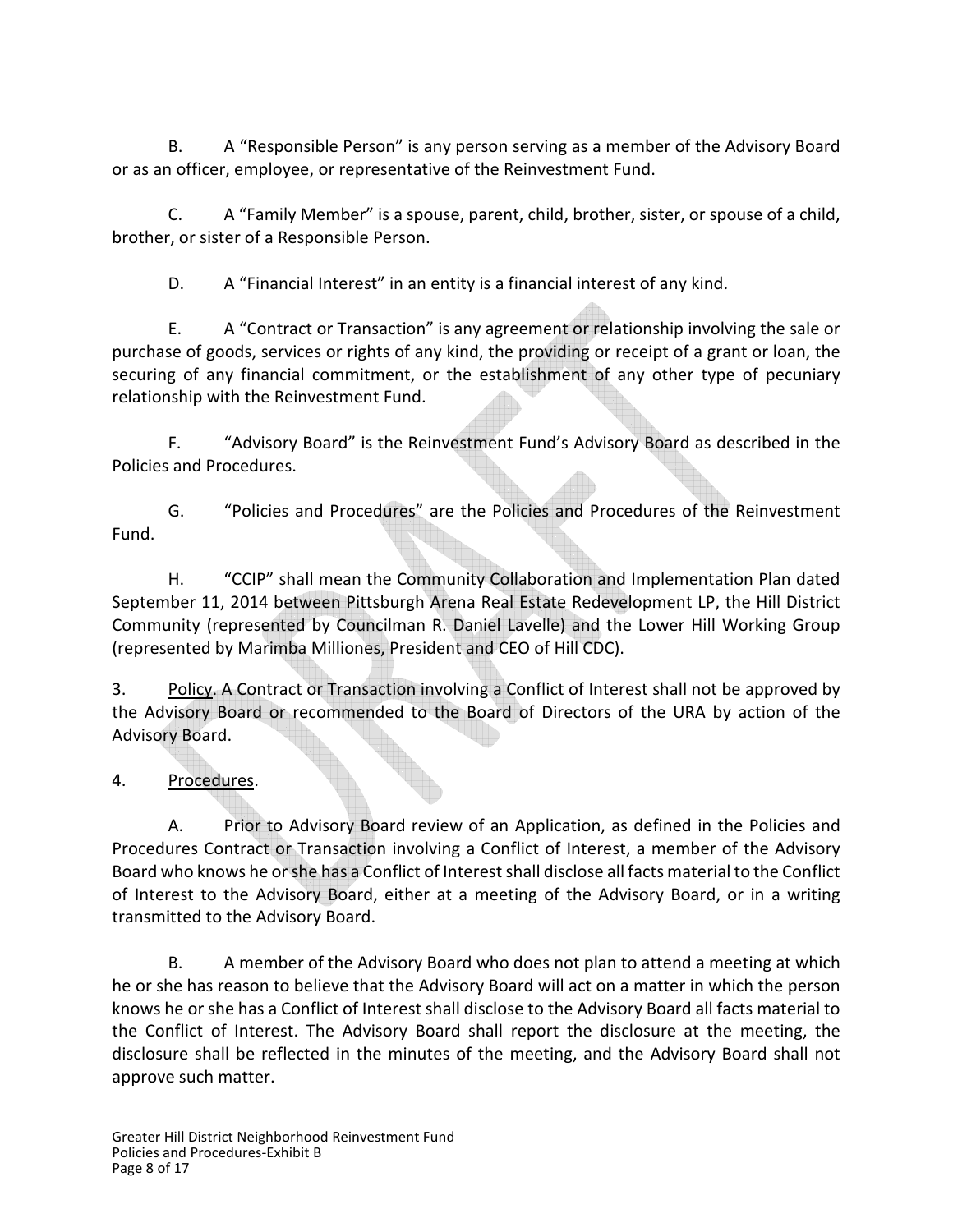C. A person who knows he or she has a Conflict of Interest shall not participate in the Advisory Board's discussions of the matter except to disclose material facts and to respond to questions. Such person shall not attempt to exert his or her personal influence with respect to the matter, either at or outside the meeting.

 D. Responsible Persons who are not members of the Advisory Board, or who have a Conflict of Interest with respect to a Contract or Transaction that is not the subject of Advisory Board action, shall disclose to the Advisory Board any Conflict of Interest that such Responsible Person knows he or she has with respect to such Contract or Transaction. Such disclosure shall be made as soon as the Conflict of Interest is known to the Responsible Person. The Responsible Person shall refrain from any action that may affect the Reinvestment Fund's participation in such Contract or Transaction. The Advisory Board shall promptly report such Conflict of Interest.

 E. If it is not entirely clear whether or not a Conflict of Interest exists, then the individual with the potential conflict shall disclose the circumstances to a third party, to be named by the Advisory Board at the initial meeting of the Advisory Board subject to the approval of the Board of Directors of the URA, who shall determine whether there exists a Conflict of Interest that is subject to this Policy.

5. Confidentiality. Each Responsible Person shall exercise care not to disclose confidential information acquired in connection with such status or information the disclosure of which might be adverse to the interests of the Reinvestment Fund. Furthermore, a Responsible Person shall not disclose or use information relating to the business of the Reinvestment Fund for the personal profit or advantage of the Responsible Person or a Family Member.

## 6. Review of Policy; Annual Disclosure.

 A. Each member of the Advisory Board shall be required to review a copy of the Policy and acknowledge in writing that he or she has done so at the beginning of each term that he or she may serve on the Advisory Board. In addition, any new Responsible Person shall be required to review a copy of this Policy and to acknowledge in writing that he or she has done so.

 B. Each member of the Advisory Board along with each Responsible Person shall annually complete a two-part disclosure form, in the form included herewith, which shall be submitted to the Advisory Board and kept with the records of the Reinvestment Fund.

 C. This Policy shall be reviewed annually by each Responsible Person. Any changes to the Policy shall be communicated immediately to all Responsible Persons.

## DISCLOSURE FORM AND ACKNOWLEDGMENT ON FOLLOWING PAGES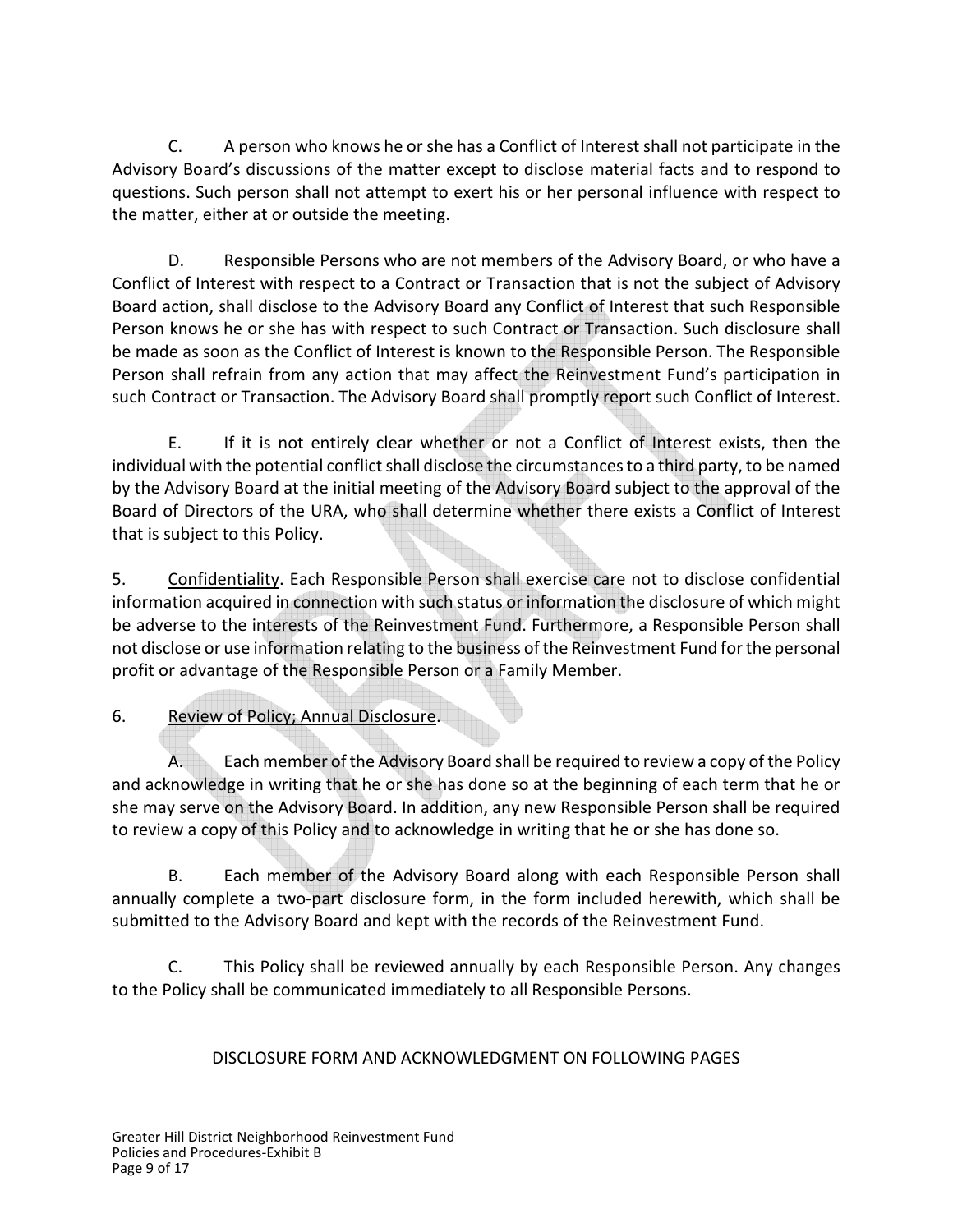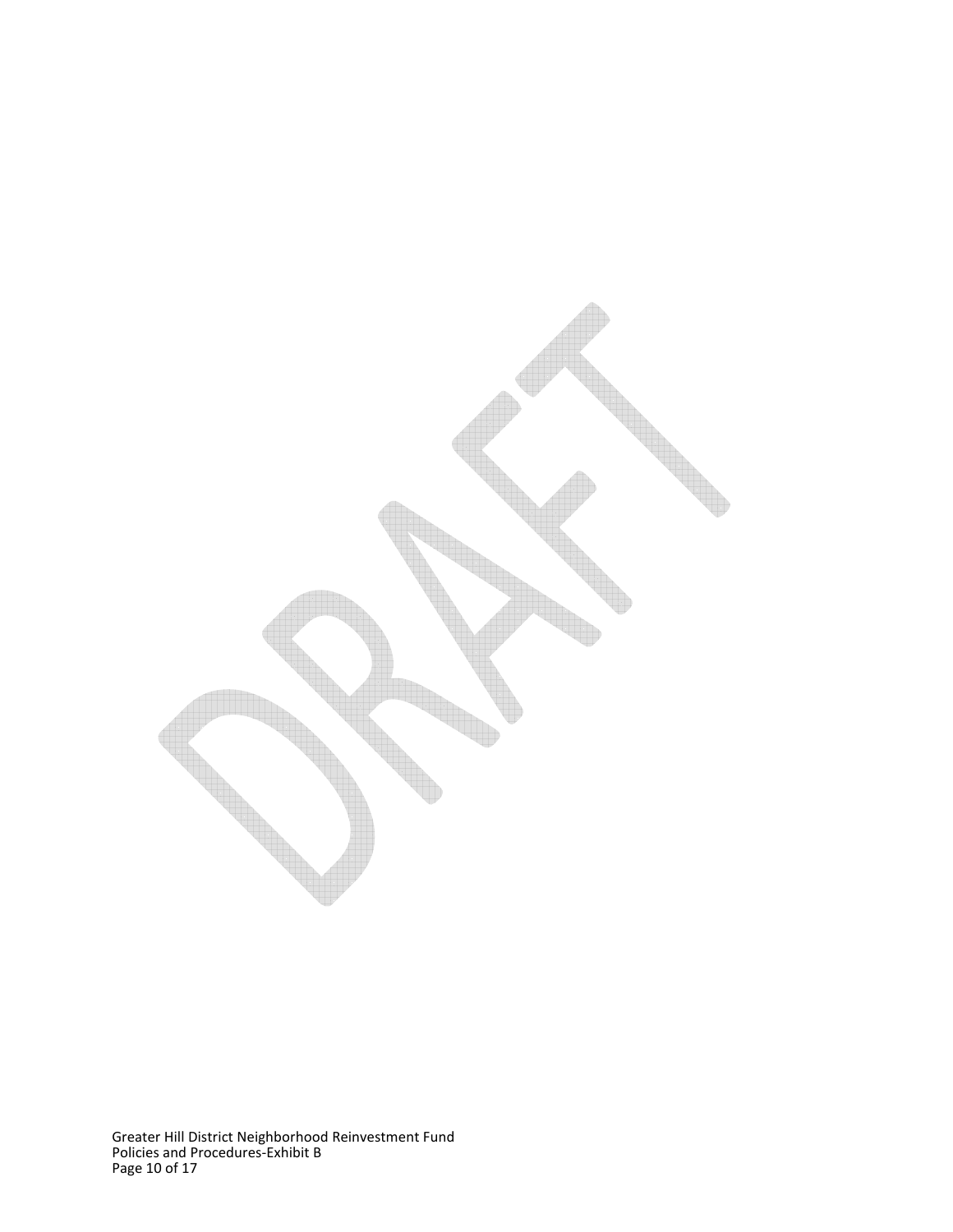### Conflict of Interest Information Form – Part I

Name:  $\blacksquare$ 

Please list below the name of each business or nonprofit organization of which you, your spouse (if any), or any dependent children of yours is a director, officer, employee or partner:



I hereby certify that the information set forth above is true and complete to the best of my knowledge. I have reviewed, and agree to abide by, the Greater Hill District Neighborhood Reinvestment Fund's POLICY REGARDING CONFLICTS OF INTEREST

| Signature: |  |  |  |
|------------|--|--|--|
| Name:      |  |  |  |
| Position:  |  |  |  |
| Date:      |  |  |  |

4111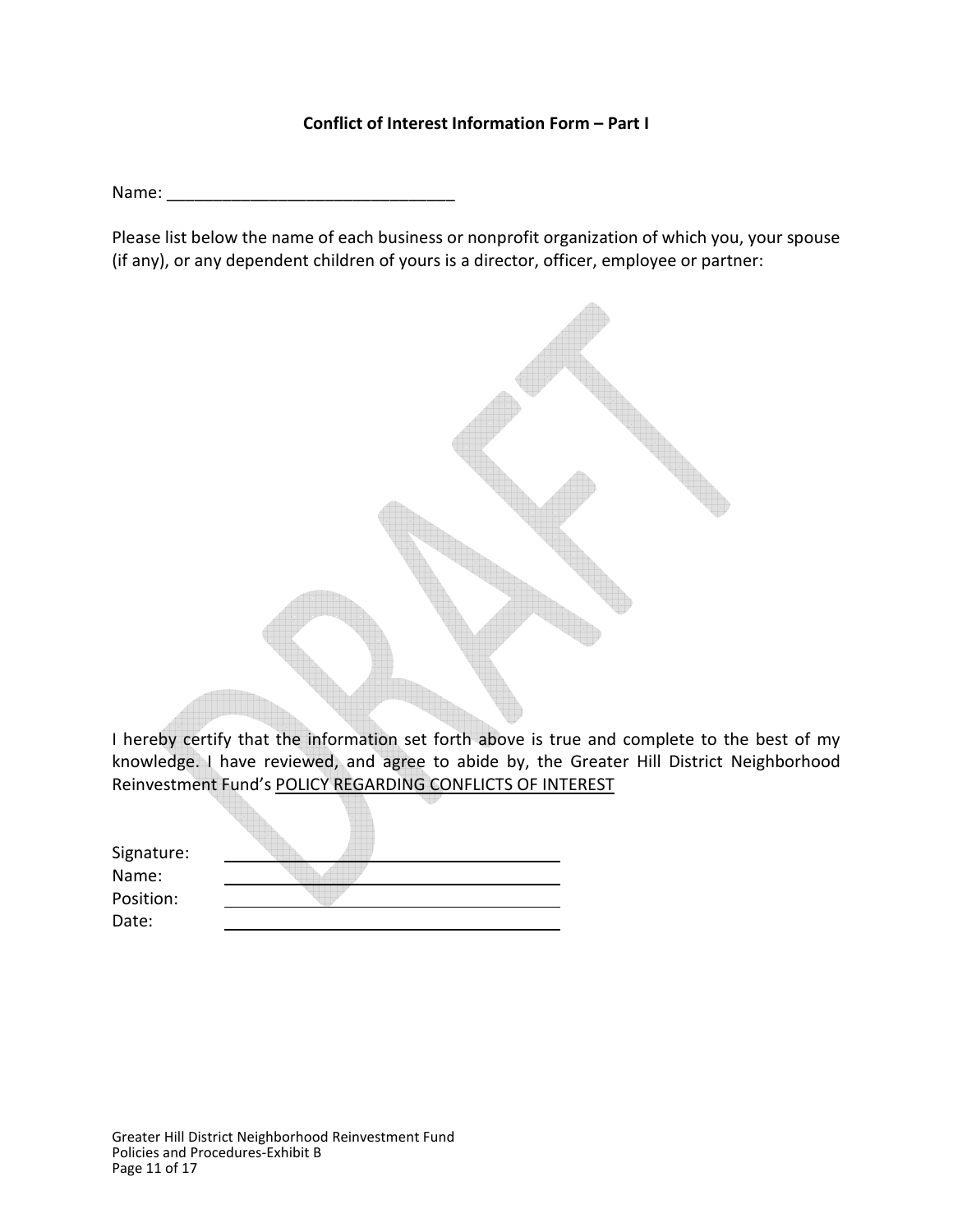### Conflict of Interest Information Form – Part II

Name:  $\blacksquare$ 

Please list below the name of each business organization in which you, your spouse (if any), or any dependent children of yours have, in the aggregate, an ownership interest of 5% or more:



I hereby certify that the information set forth above is true and complete to the best of my knowledge. I have reviewed, and agree to abide by, the Greater Hill District Neighborhood Reinvestment Fund's POLICY REGARDING CONFLICTS OF INTEREST

| Signature: |  |
|------------|--|
| Name:      |  |
| Position:  |  |
| Date:      |  |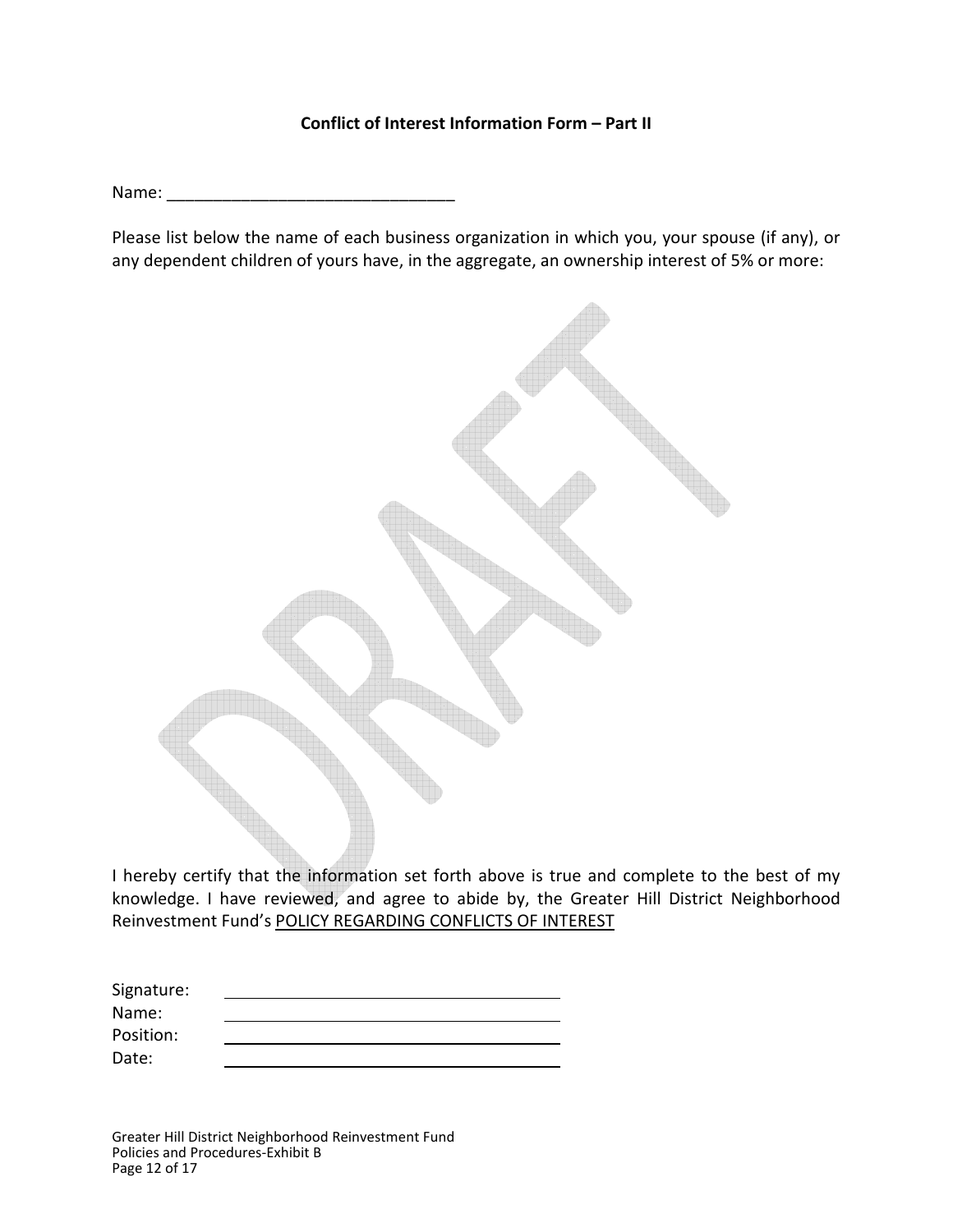### EXHIBIT C

## FORM OF APPLICATION

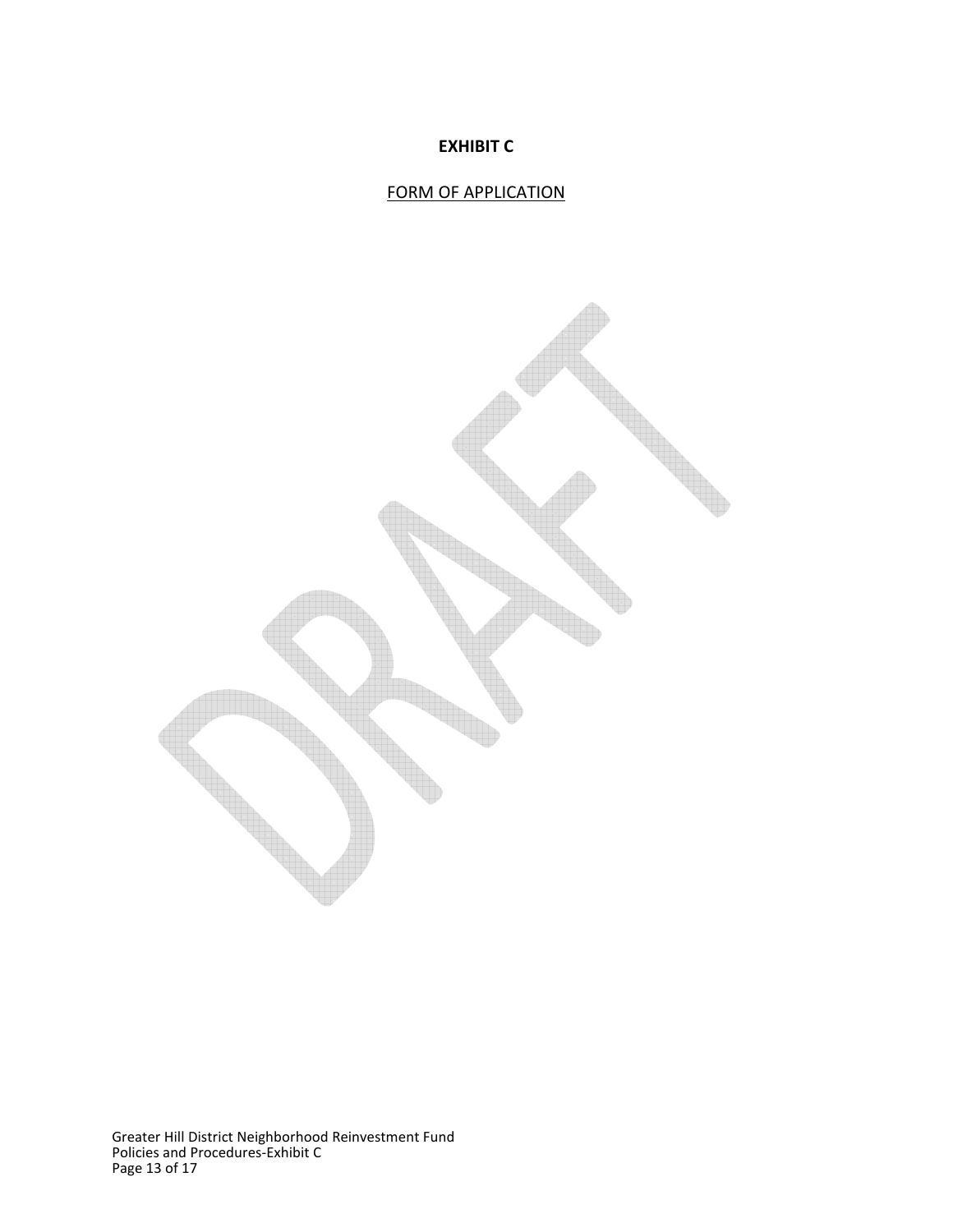### EXHIBIT D

## ELIGIBLE USES FOR REINVESTMENT FUND PROCEEDS AND EXAMPLES OF POTENTIAL SOURCES

With examples from the Community Collaboration and Implementation Plan (CCIP), Greater Hill District Master Plan, and GreenPrint

CERTAIN FUNDING SOURCES WILL LIMIT THE USE OF FUNDS. NOT ALL FUNDS MAY BE USED FOR ALL USES.

### ELIGIBLE USES:

- 1. Administration of Community Collaboration and Implementation Plan (CCIP)
	- a. Implementation and Administration of the plan
	- b. Communications, Reporting and Tracking
- 2. Activities and efforts in support of the CCIP and the Greater Hill District
	- a. Economic Empowerment and Commercial Development
		- i. M/WBE counseling and business development programming
		- ii. Workforce development programming
		- iii. Support of community assessment and job clearinghouse centers
		- iv. Youth-focused job training programs
		- v. Incubator spaces for: non-profits, arts, small businesses, cooperatives
		- vi. Small business support programming
		- vii. Urban Agriculture
		- viii. Individual Development Account programs
		- ix. Micro-Enterprise programs
		- x. Worker-owned cooperatives
		- xi. Resident Investment programs/ Resident owned businesses
		- xii. Employee Wealth Sharing programs
		- xiii. Youth Savings Accounts
		- xiv. Community Development Initial Public Offerings
		- xv. Development of Centre Avenue business district
		- xvi. Development of housing innovation zone
		- xvii. Contractor Support Services (i.e. advance payment, hardware store lines of credit)
	- b. Children and Youth Education
		- i. Lifelong education programs
		- ii. Urban Fellows exchange programs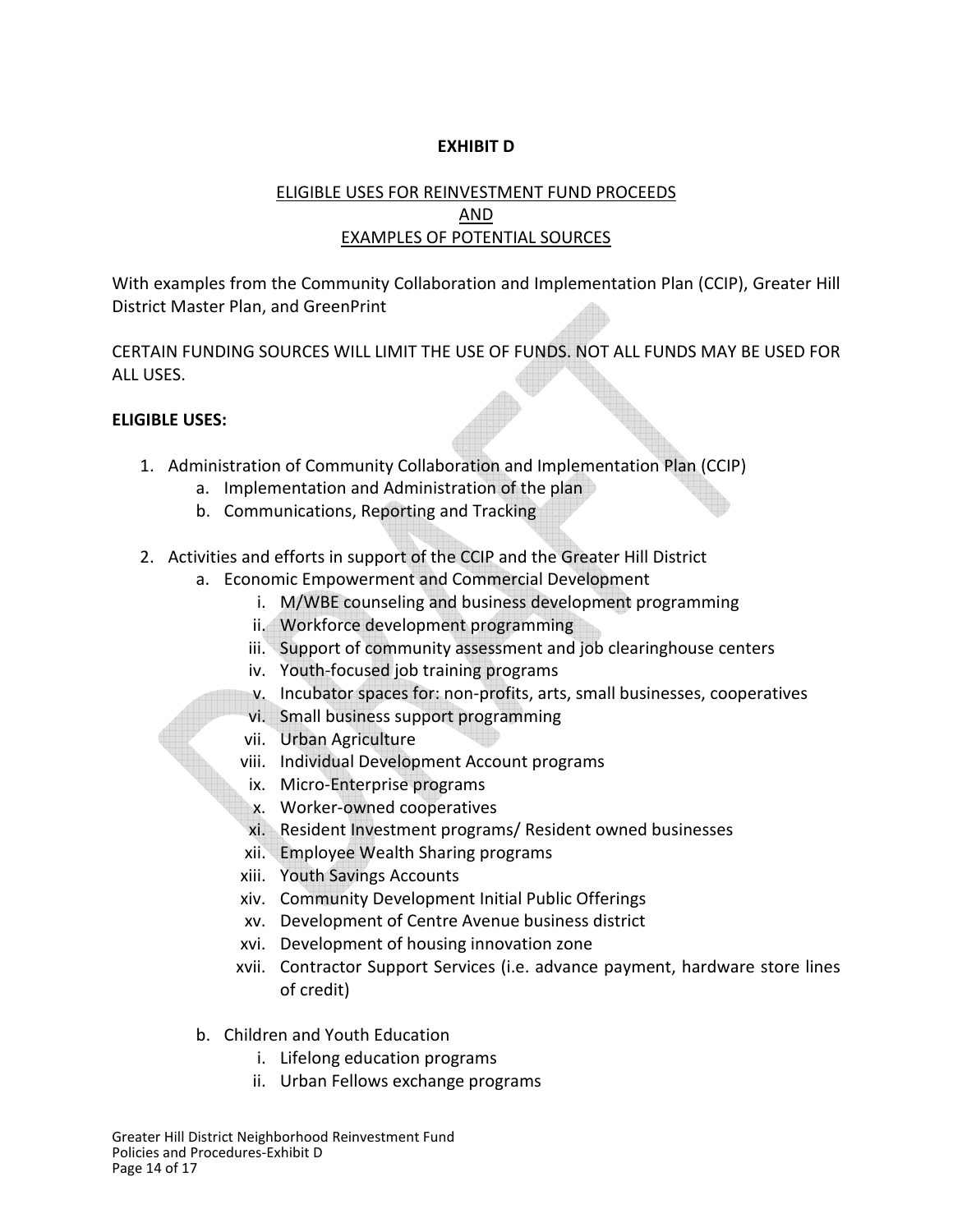- iii. Out-of-school programs (before, after, and summer school programming)
- iv. Youth arts education
- c. Housing + Tenant Development Programs
	- i. Homeownership programs
	- ii. Housing education (renting and buying)
	- iii. Home stabilization programs
	- iv. Homeowner and tenant support programs
	- v. Homeowner cooperatives
	- vi. Tenant resource center programming
	- vii. Home Equity Building Programs
	- viii. Mortgage assistance programs
	- ix. Rent assistance programs
	- x. Community Land Trust activities
- d. Planning + Design Activities
	- i. Bedford Avenue Corridor
	- ii. Kirkpatrick Street Recreational Corridor
	- iii. Herron Avenue Corridor
	- iv. Hill District Historic Preservation Plan
	- v. Comprehensive parking strategy within the Greater Hill District
	- vi. Update to Comprehensive Vacant Property Strategy
	- vii. Development of comprehensive signage and wayfinding systems
- e. Cultural and Community Legacy Initiatives
	- i. Restoration and preservation of historic structures and places
	- ii. Hill History Center activities
	- iii. Activities supporting the implementation of the Greater Hill District Arts Plan
- f. Neighborhood Greening Projects (GreenPrint)
	- i. Greenspace
	- ii. Recreational and play space
	- iii. Health and wellness initiatives
- g. Transportation
	- i. Ride-sharing initiative
	- ii. Shuttle services
- h. Neighborhood Safety
	- i. Neighborhood watch programming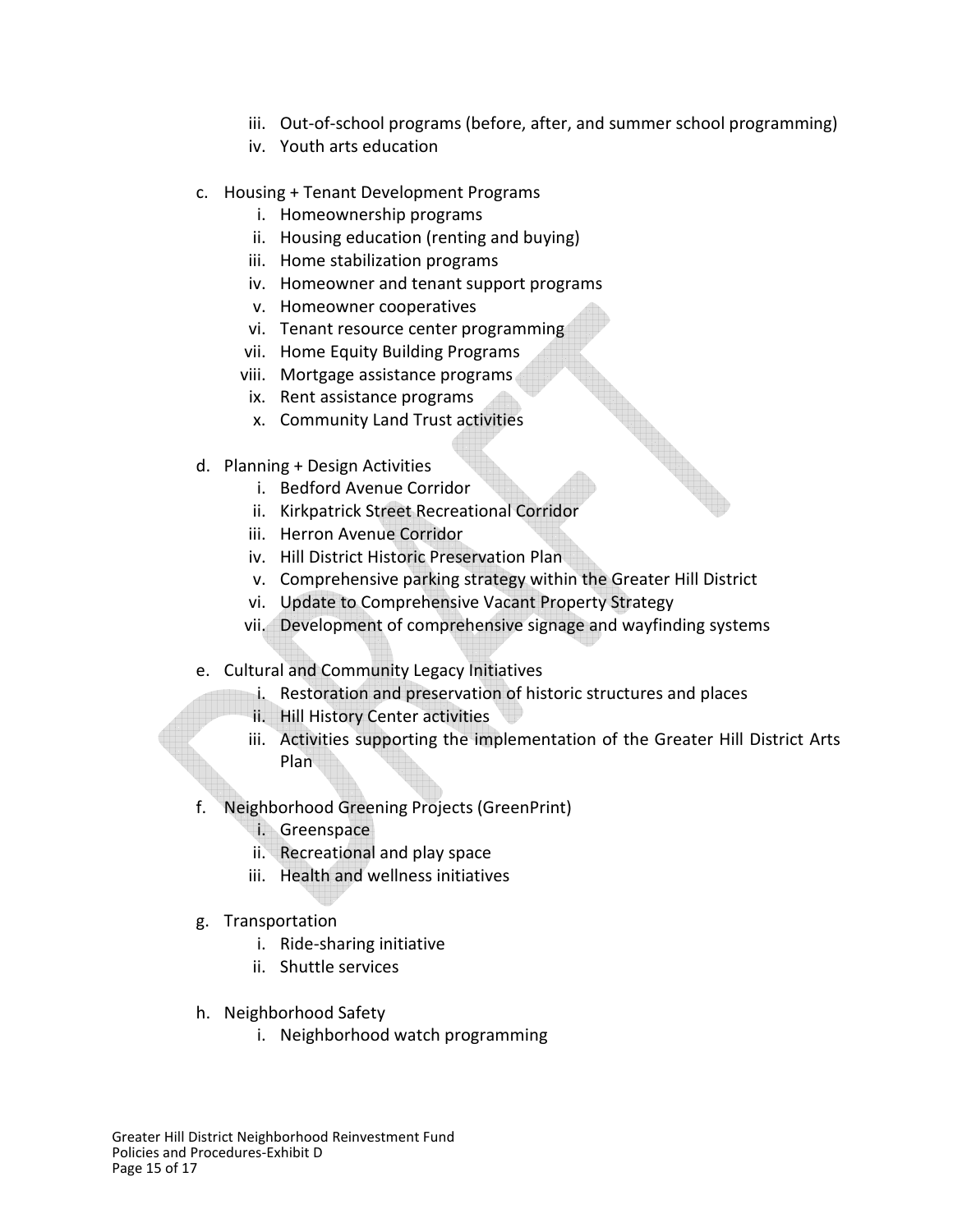- 3. Project development within the Greater Hill District Any expenditure made or estimated to be made, or monetary obligations incurred or estimated to be incurred which are listed in a project plan as costs of public work or improvements or residential, commercial or industrial development or revitalization within the Greater Hill District. Project costs include, but are not limited to:
	- a. Capital costs
		- i. Construction of public works or improvements
		- ii. Residential, commercial or industrial development or revitalization
		- iii. New buildings, structures and fixtures
		- iv. Demolition, alteration, remodeling, repair or reconstruction of existing buildings, structures or fixtures
		- v. Acquisition, upgrade or rehabilitation of machinery or equipment
		- vi. Acquisition, clearing and grading of land
	- b. Real property assembly costs
	- c. Professional services costs
		- i. Architectural
		- ii. Planning
		- iii. Engineering
		- iv. Legal advice and services
	- d. Administration costs
		- i. Reasonable charges for the time spent by employees of a municipality or an authority in connection with the implementation of a project plan
	- e. Relocation costs
	- f. Organizational costs
		- i. Environmental impact and other site-related studies
		- ii. Informing the public with respect to implementation of project plans

## EXAMPLES OF POTENTIAL SOURCES:

1. Matching funds to leverage existing URA and City of Pittsburgh programs for the benefit of Greater Hill District Neighborhood Residents, Businesses and Developers

- a. Residents
	- iii. Neighborhood Housing Program
	- iv. For-Sale Single Family Development Second Mortgage Program
	- v. Residential Façade Improvement Program
	- vi. Mortgage Postponement Program
	- vii. First time homeownership programs that target homeownership for families earning up to 120 percent of Area Median Income, as defined by **HUD**
	- viii. City of Pittsburgh Summer Youth Employment Program
- b. Businesses